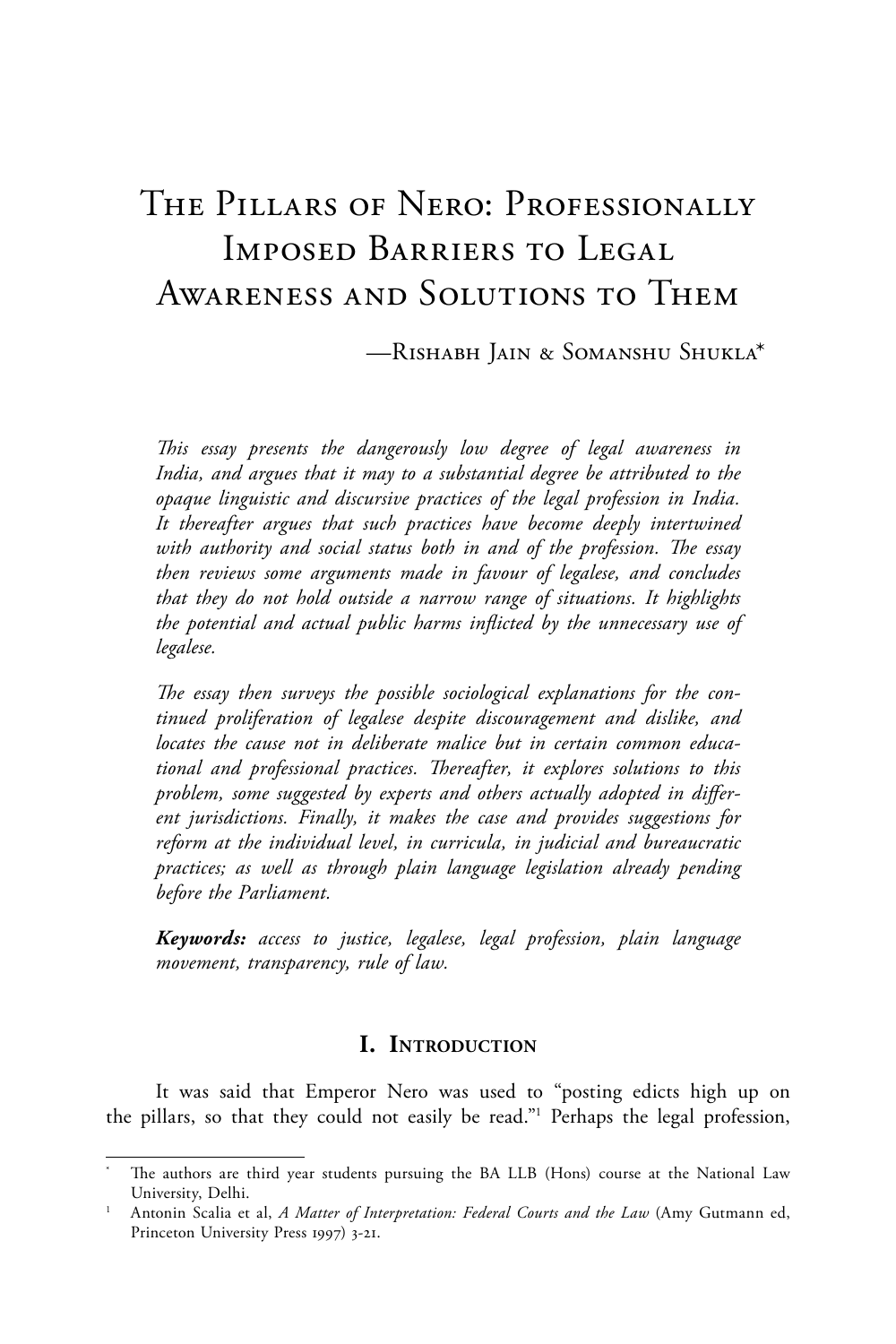including in India, is even today susceptible to this charge. Legal writing is, to say the least, widely disliked. No less a jurist than Jeremy Bentham charged lawyers with "poisoning language in order to fleece their clients", a view that has now become wholly commonplace.2 This does not, even so, seem to have significantly improved the average quality of legal texts. However, in the context of countries such as India, where even basic legal awareness is at depressing lows, obfuscatory legal communication becomes not merely a stylistic concern, but an urgent threat to the integrity of the legal order and access to justice.

In this article, Part II explores the intertwined nature of law and language in general, presents the scenario of legal awareness in India, and argues that the continued usage of certain kinds of legal communication constitutes a major professionally imposed barrier to legal awareness. Part III argues that such legal writing is unjustifiable and may, in some cases, cause or enable violations of the rule of law. Part IV of the paper investigates the possible causes of the continued usage of such style despite criticism. Part V recommends a number of solutions that may be adopted at the individual, institutional, and legislative levels. The paper concludes with a reflection on the rewards and challenges involved in such reform.

#### **II. The Law, Its Princes, and Its Subjects**

As the vigour of jurisprudential debate demonstrates, 'the law' is very difficult to define. It clearly consists of the whole body of legal texts, but the understanding and scope of these texts remains contested even within the legal profession—meaning here legislative drafters, bureaucratic officials, lawyers, legal academics, and judges. Still, a few important conclusions regarding the role and function of texts within the legal system may be drawn.

Firstly, the original meanings of the prior legal texts all taken together neither do nor can always determine the likely or 'correct' judgment in any given case.3 Secondly, conventionally accepted methods of extra-textual reasoning play a significant role in determining the behaviour of the law.<sup>4</sup> Thirdly, the perceived content of the law is, therefore, at least partly dependent on the status and perspective of the perceiver.<sup>5</sup> Fourthly, this effectively implies that, as Ronald Dworkin puts it, "the courts are the capitals of law's empire, and judges are its princes."6 More prosaically, this means that the legal profession is an 'interpretive community': a group of readers and writers structured around certain texts,

<sup>2</sup> Robert W Benson, 'The End of Legalese: The Game is Over' (1984) 13 NYU Rev L & Soc Change 519, 521.

<sup>3</sup> HLA Hart, *The Concept of Law* (Clarendon Press 1961) 124-147; Ronald Dworkin, *Law's Empire*  (Be Press 1986) 400-417.

 $4$  ibid.

 $\frac{5}{6}$  ibid.

Dworkin (n 3) 407.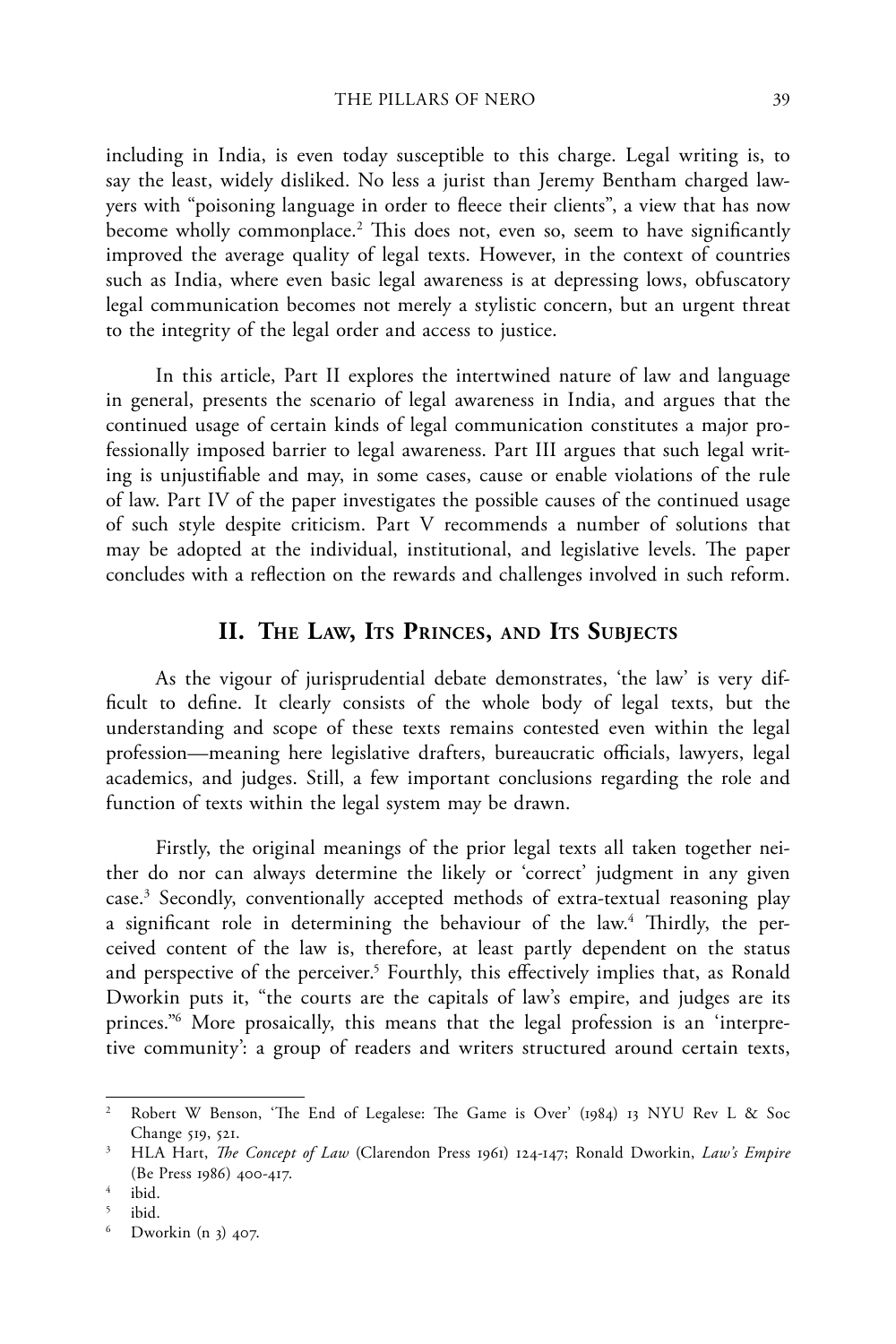such that the traditions of writing and reading developed in the group determine the possible meanings of the underlying texts.7 This is because the existing law, especially for many cases that reach the Supreme Court, is rationally indeterminate, and justifies no unique outcome. In these cases, it is the moral and political inclinations of the judge that determine the outcome—but crucially constrained within the boundaries set by methods of reasoning accepted within the legal community, to which the judge is held accountable.

This presents us with a dilemma: given that the law is supposed to be followed by all citizens, the fact that its content, explicated in the traditionally legal 'style', is properly accessible only to a much smaller group, it implies that the average citizen is largely unaware of the rules that govern their lives. This is precisely what we will find. However, before we proceed further, it is important to define what we mean by the legal style of communication. It refers to the features that distinguish legal discourse on a given matter, written and oral, from its counterpart as conducted by lay interlocutors. Some observed features of 'legalese', as it is often called, are "long words; rare Old and Middle English words; Latin phrases; common words with uncommon meanings; French expressions; "terms of arts"; argot; fossilised formulas".<sup>8</sup> Legal language also suffers from maladies such as verbal reduplication, unusual prepositional phrases, long and complex sentences, unending word lists, excessive use of nominalisations and passives, multiple negatives, illogical order of ideas, omission of referential pronouns in favour of repetition, and stylistic peculiarities such as pomposity, verbosity, and dullness.<sup>9</sup>

## A. Legal Awareness in India

Despite the fact that State-sponsored general surveys of legal awareness remain woefully few and far between, the data collected on the topic paints a bleak picture. One instance which highlights how the lack of legal awareness and rights arising thereof harm the people is in the area of consumer rights. Rural consumers in India have been subjected to exploitation due to poor knowledge about their rights and available remedies in case of infringement of such rights.<sup>10</sup> This lack of awareness has made them endure sub-standard products and services, adulterated food, short weights and measures, spurious and hazardous drugs, profiteering, and a plethora of other unfair trade practices.<sup>11</sup> With a large population in India still suffering from poverty, unemployment, and poor literacy levels,

<sup>7</sup> See John R Morss, 'Who's Afraid of the Big Bad Fish - Rethinking What the Law Wishes to Have' (2003) 27 Melb U L Rev 199; William S Blatt, 'Interpretive Communities: The Missing Element in Statutory Interpretation' (2001) 95 Nw U L Rev 629, 689.

<sup>8</sup> M I Sastri, 'Legalese Revisited' (1988) 80 Law Libr J 193, 198.

ibid.

<sup>&</sup>lt;sup>10</sup> Dhiraj Kumar Mishra, 'Awareness of Consumer Rights and Responsibilities in India: Prospects and Challenges' (2018) 9 Indian J L & Just 39, 57.

 $11$  ibid.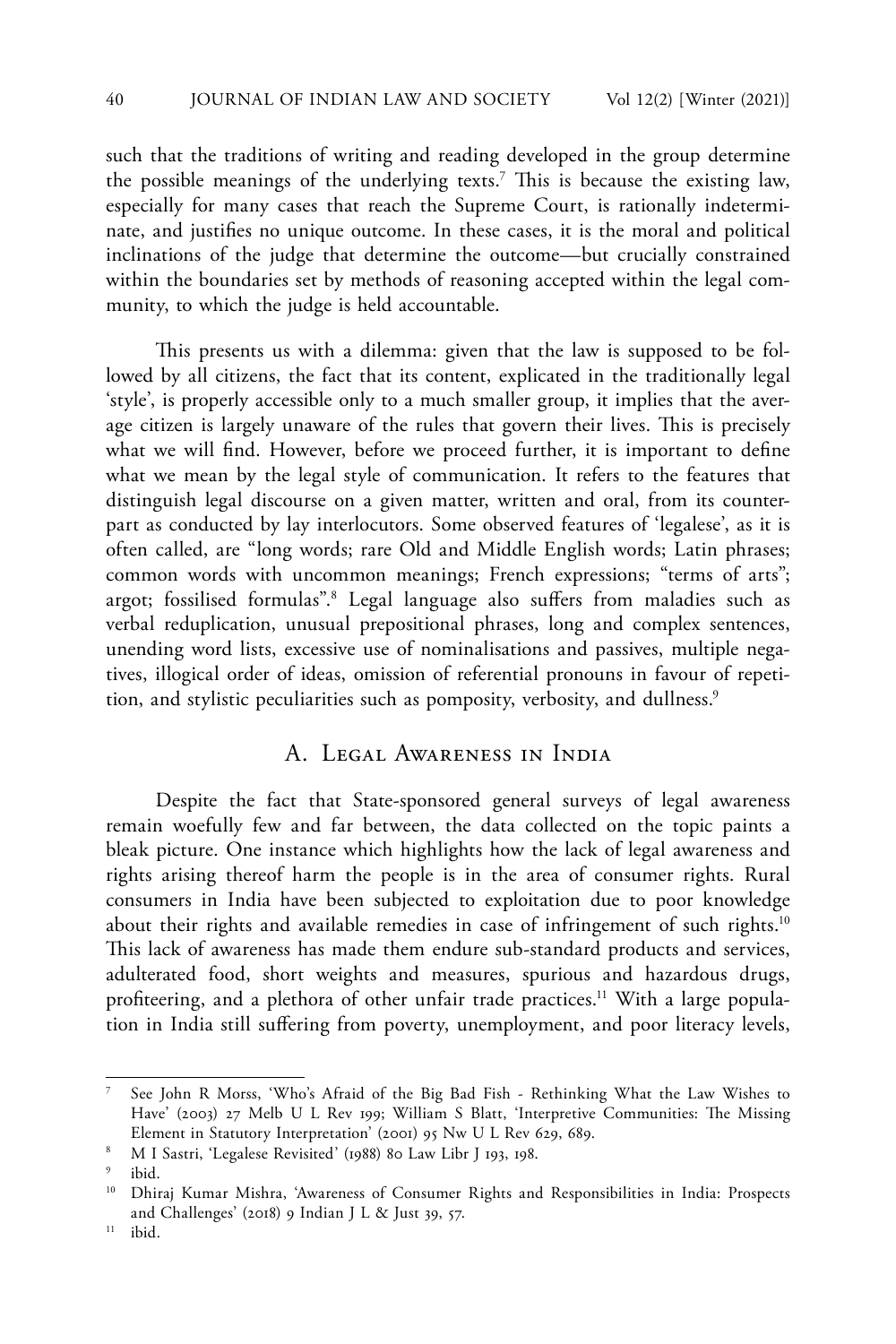consumer rights and, by extension, general law awareness remain low in India, particularly among the rural consumers.<sup>12</sup>

Another instance which highlights the deplorable state of legal awareness in India is the situation of the tribal communities living near reserved forests and other remote places. A study found that more than 80% of the locals residing near reserved forests had no knowledge of the Forests Rights Act, which governs such protected areas and provides them certain rights.13 All activities in reserved forests, under the Indian Forest Act enacted in 1927, are prohibited unless permitted. The Scheduled Tribes and Other Traditional Forest Dwellers (Recognition of Forest Rights) Act, enacted in 2007, provides traditional forest communities with rights over forest resources and forest lands, besides providing substantial power to the local government. This legislation was meant to mitigate the increasing conflicts between multiple actions over forest use rights.<sup>14</sup> However, ignorance about the laws governing such areas among the locals give rise to a situation where they may violate the law without even being aware of any such violation. Another substantial outcome of this unawareness is that it makes them vulnerable to exploitation by corporations and private entities intending to encroach upon such regions, along with the bureaucracy that facilitates such unjust encroachment.

The extent of legal unawareness in India may be gauged from the fact that even professionals possess inadequate knowledge about the law applicable to their professions. A study revealed that the knowledge on laws and various legal provisions thereof, as was applicable to nursing, across all categories of nurses under review, was inadequate to say the least.<sup>15</sup>

While the existing empirical data on the matter is far from sufficient, it may be taken to indicate a dangerous insufficiency of legal awareness. The danger arises out of the fact that awareness of the law is a necessary requisite for claiming one's legal rights and also for refraining from falling afoul of the law. Insofar as the inaccessibility of the law to large segments of the population hinders the fundamental goal of ensuring equal access to justice, it becomes imperative to explore its possible causes.

<sup>12</sup> ibid.

<sup>&</sup>lt;sup>13</sup> Macura, B, F Zorondo-Rodríguez, M Grau-Satorras, K Demps, M Laval, CA Garcia, and V Reyes- García, 'Local Community Attitudes toward Forests Outside Protected Areas in India. Impact of Legal Awareness, Trust, and Participation' (2011) 16(3) Ecology and Society <https:// www.ecologyandsociety.org/vol16/iss3/art10/> accessed 13 August 2020.

 $14$  ibid.

<sup>&</sup>lt;sup>15</sup> Hemant Kumar, Gokhale, Kalpana Jain, DR Mathur, 'Legal Awareness and Responsibilities of Nursing Staff in Administration of Patient Care in a Trust Hospital' (2013) 7 Journal of Clinical and Diagnostic Research 2814 <www.jcdr.net/back\_issues.asp?issn=0973-709x& year=2013&month=December&volume=7&issue=12&page=2814-2817&id=3886> accessed 13 August 2020.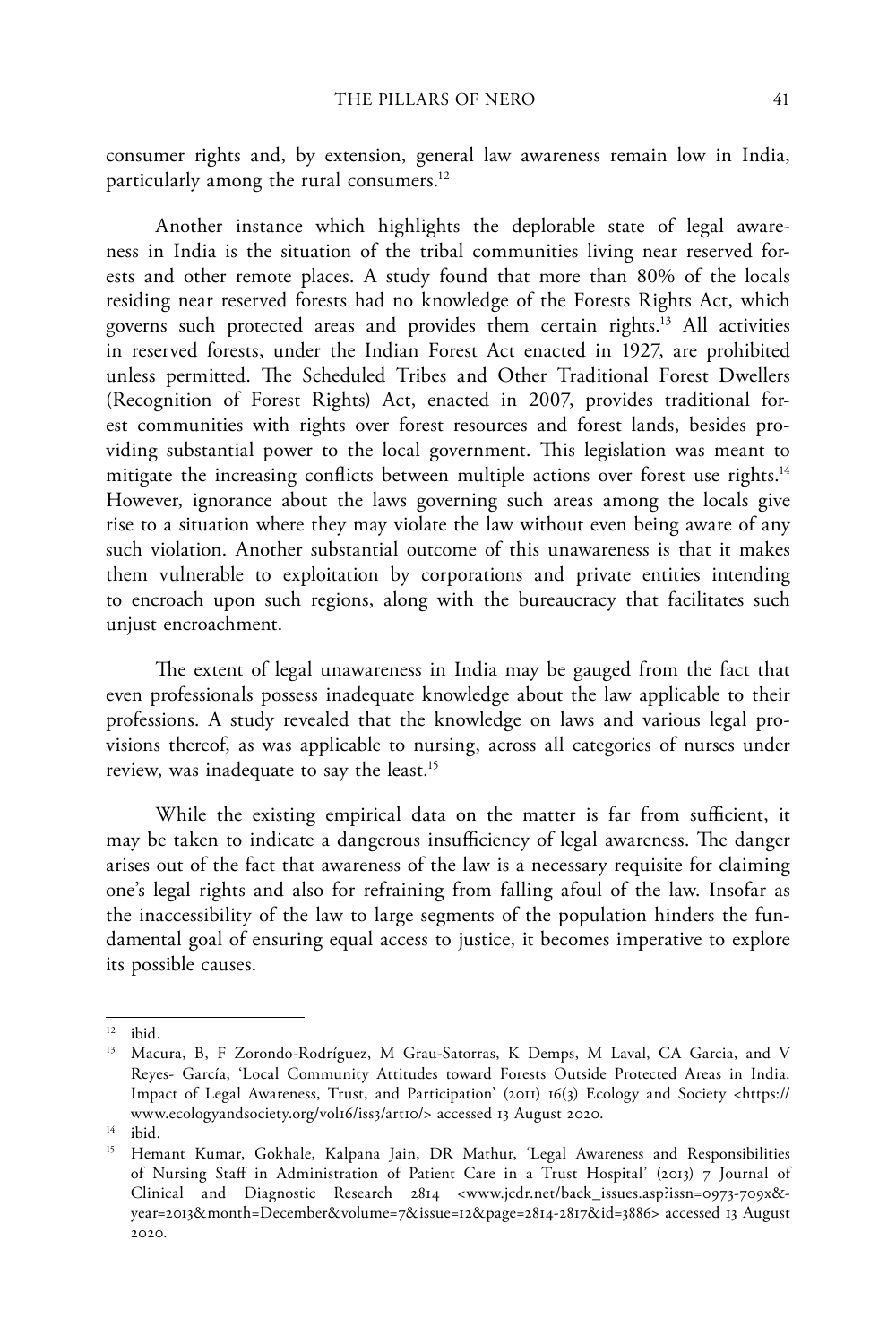## B. POSSIBLE BARRIERS AND ATTITUDES TO THEM

It would be invidious and inaccurate to pin all or most of the blame for this state of affairs on the legal community. Larger systemic barriers, such as the high level of socioeconomic and especially educational marginalisation, are almost certainly the main contributors to overall low awareness of the law.16 Nevertheless, for three reasons, special attention must be paid to the role of the legal profession's discursive practices in raising barriers to wider awareness. The first of these is the lack of comprehension of the law among non-legal professionals such as medical staff, who do not, at least to the usual extent, face the same systemic barriers as the general public. Some part of this problem might be accounted for by a lack of interest in the law among such professionals, but this is largely inadequate, given that they stand, at least in theory, to face extensive reputational, monetary, and even criminal penalties in the event of an inadvertent breach of the rules. Therefore, systemic barriers cannot entirely account for low legal awareness.

Secondly, systemic barriers in areas as complex as education and poverty alleviation require massive investment of resources, coordinated social and political action involving cooperation among various loosely connected factions, and a significant amount of time. In comparison, changing certain pernicious habits of the legal community regarding the style and form of communication requires relatively inexpensive action on the part of a group of persons held together by formal and informal structures of authority. As a practical matter, therefore, it is prudent to begin with the 'low-hanging fruit'.

Thirdly, several instances show a lack of consciousness of the dangers of unclear communication. In recent years, the Indian legal profession has witnessed nationally anticipated judgments that routinely run up to hundreds of pages;<sup>17</sup> judgments of public importance that contain a litany of arguments seemingly unconnected to the legal issue;<sup>18</sup> and, in one case, a High Court judgment that the Supreme Court overturned due to obscure writing.<sup>19</sup>

As a result, it has been suggested by learned experts that the proliferation of verbose judicial writing in India has led to "the conflation of the length of a

<sup>&</sup>lt;sup>16</sup> Prime Minister's Office, 'Prime Minister Launches National Legal Literacy Mission' (PMO Archives, 6 March 2005) <https://archivepmo.nic.in/drmanmohansingh/speech-details.php?nodeid=75> accessed 22 September 2020.

<sup>&</sup>lt;sup>17</sup> The Print Team, 'Supreme Court's Nearly 500-Page Order on Sec 377: Are India's Judges Most Erudite or Too Verbose?' (*The Print*, 7 September 2018) <https://theprint.in/talk-point/supremecourts-nearly-500-page-order-on-sec-377-are-indias-judges-most-erudite-or-too-verbose/113607/> accessed 20 August 2020.

<sup>18</sup> ET Edit, 'A Judgment Too Far from Uttarakhand' (*The Economic Times*, 14 August 2018) <https:// economictimes.indiatimes.com/blogs/et-editorials/a-judgment-too-far-from-uttarakhand/> accessed 20 August 2020.

<sup>19</sup> *Sarla Sood v Pawan Kumar Sharma* 2017 SCC OnLine SC 1673.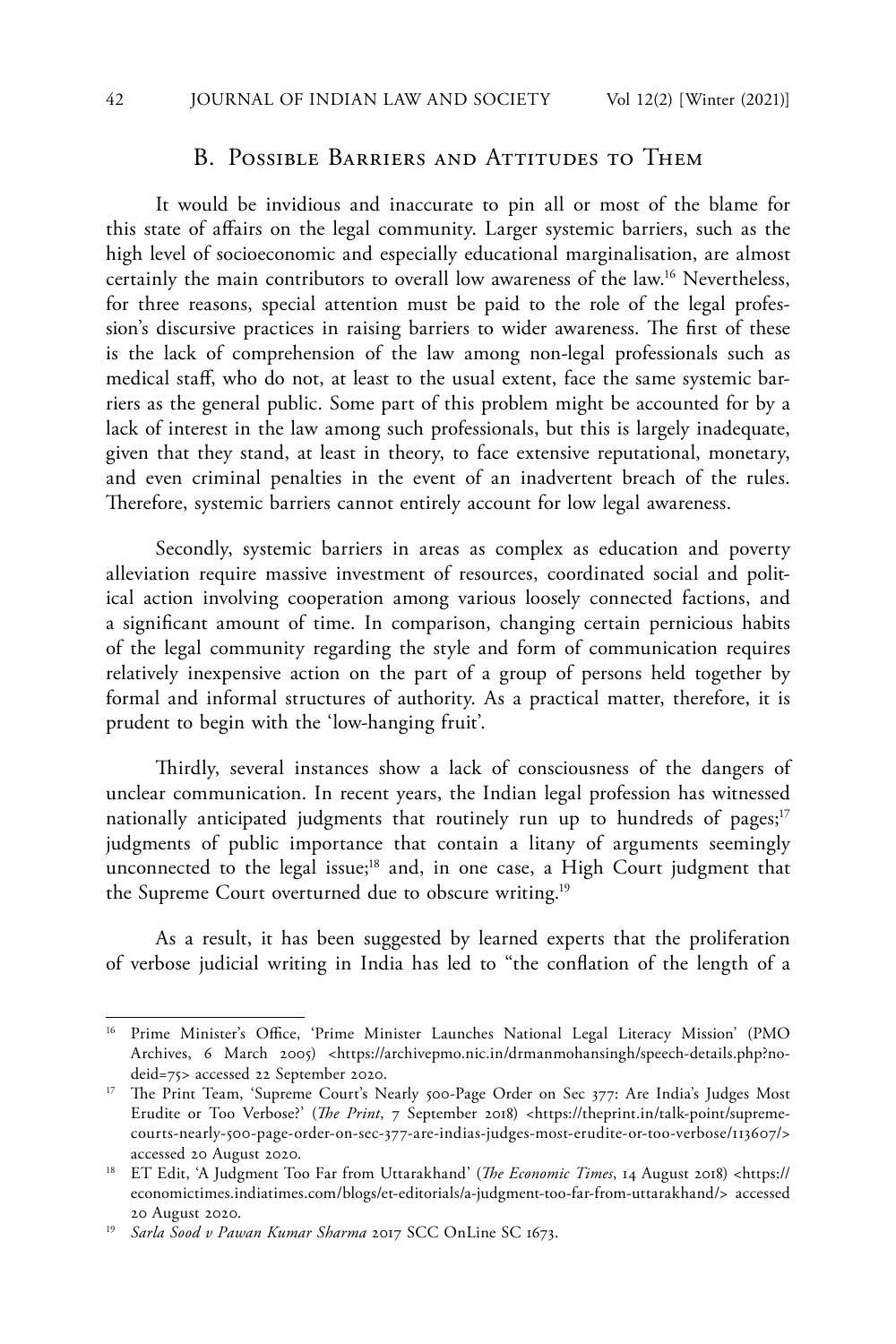judgment with its profundity".<sup>20</sup> Others point out that it discourages efforts to translate judgments into commonly understood regional languages.<sup>21</sup> It also makes it possible for lawyers to "pick and choose from large reams of text to build entirely different and contradictory arguments" in future cases.<sup>22</sup> Finally, it has been argued that obscure writing permits judgments to "confuse and befuddle" readers, making critical engagement with the judiciary difficult.<sup>23</sup> Whether or not some or all of these charges are true, they echo the perception of many observers, which bodes ill for the acceptance and authority of law in India.

Empirical studies, although conducted outside India, indicate that people, irrespective of their educational background and understanding of the legal system, prefer clarity and emphasise the importance of understanding legal communication.24 Interestingly, one study asked some judges and their research attorneys to assess passages from briefs written in "legalese" while asking other judges and research attorneys in the same court to assess the same passages rewritten in "plain English".<sup>25</sup> The versions written in legalese were perceived to be "substantively weaker" and "less persuasive" than their plain English counterparts by statistically significant margins.<sup>26</sup> The question, then, is whether the use of legalese is beneficial or detrimental to the purpose sought to be served by the law.

#### **III. The Rules and the Rule of Law**

It has been argued that the length of important legal documents, opaque reasoning, and the difficulty or alienness of the language used constitute professionally entrenched barriers to proper public awareness, comprehension, scrutiny, and acceptance of the legal and judicial process. However, it remains to be decided whether it can in fact be dispensed with. The latter proposal has sometimes been answered in at least a qualified negative. It is thus necessary to review and respond to the arguments for the usage of legalese.

## A. The Plea for Legalese

The plea for retaining the current mode of legal communication proceeds essentially along four lines: what may be called the argument from innocence; the argument from precision; the argument from specialisation; and the argument

<sup>20</sup> The Print Team (n 17).

 $21$  ibid.

<sup>22</sup> ibid.

<sup>23</sup> ibid.

<sup>&</sup>lt;sup>24</sup> Christopher R Trudeau, 'The Public Speaks: An Empirical Study of Legal Communication' (2011-2012) 14 Scribes J Leg Writing 121,137.

<sup>25</sup> Robert W Benson and Joan B Kessler, 'Legalese v. Plain English: An Empirical Study of Persuasion and Credibility in Appellate Brief Writing' (1987) 20 Loy L A L Rev 301, 301.

<sup>26</sup> ibid.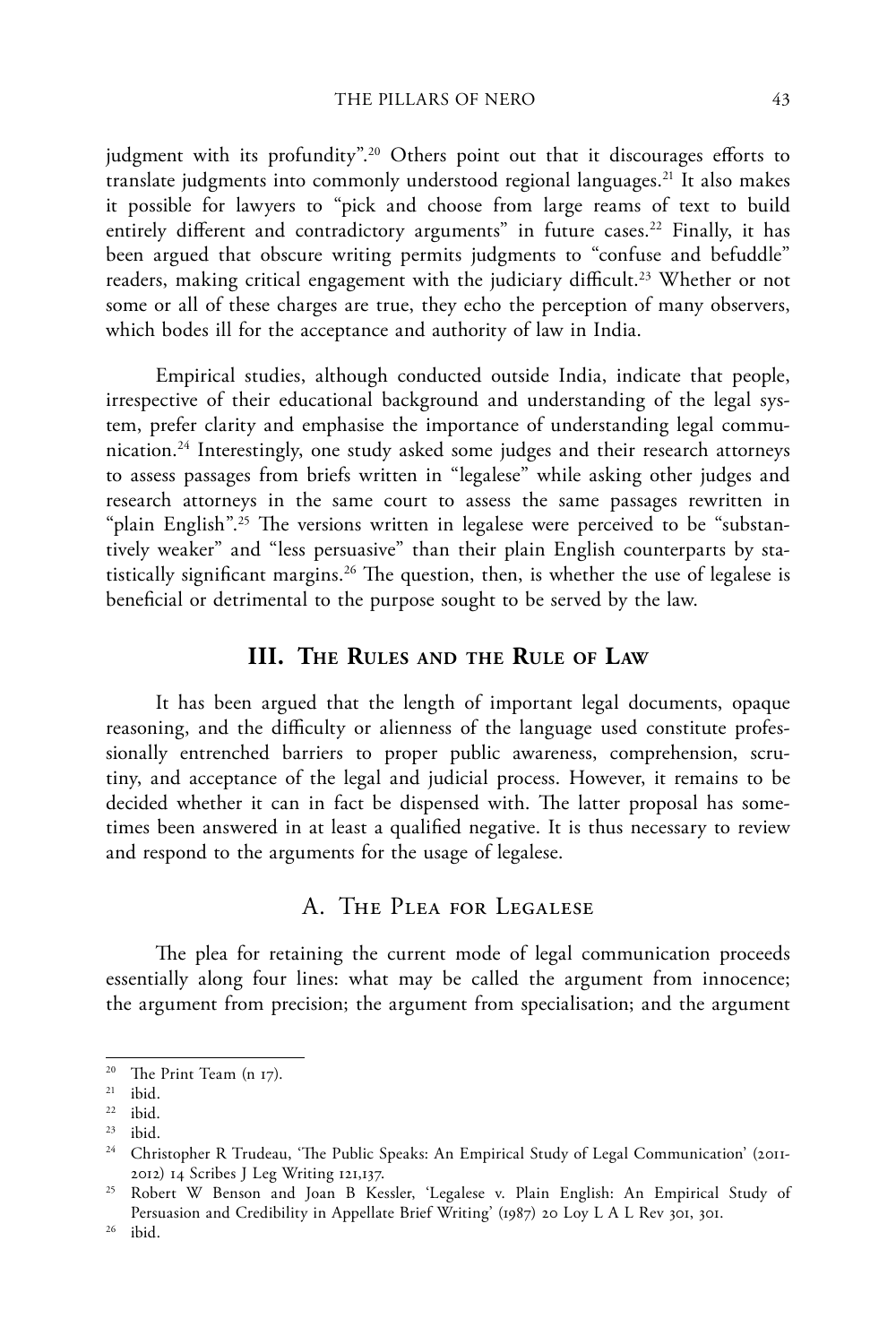from authority. The argument from innocence denies that legalese is responsible for any significant adverse outcomes, holding that it is either the poor reasoning or the lack of grammatical and stylistic proficiency of legal professionals that is actually responsible for the adverse outcomes attributed to legal writing in general. In a more extreme form, this may even extend to denying that there exists a distinctively legal style of writing at all.<sup>27</sup>

The argument from the perspective of precision accepts that legal language and provisions, while indeed unusually full of archaic phrases or technical terms, are of such a characteristic only to ensure that they convey a precise meaning understood by all who are familiar with the law: "a degree of precision which a person reading in good faith can understand; but … a degree of precision which a person reading in bad faith cannot misunderstand".<sup>28</sup> The argument from specialisation carries this line of justification further and also accepts that the nature of legal writing delineates the legal profession as a distinct 'policy subcommunity' whose members understand and influence the law much more than the average citizen. However, it insists that this is a net positive, because legal reasoning takes "preexisting goals like efficiency and equity and focuses on the best means for achieving them."29

Finally, the argument from authority even concedes that legalese enables legal professionals to invest claims of questionable legal validity with seeming legal authority, so as to subvert external scrutiny. However, it claims that this is justified at least in some cases on the grounds of the positive results produced, such as the strengthening of international institutions through international legal vocabulary;<sup>30</sup> or in fulfilment of the advocate's duty to their client even when the legal case is weak; or in the legitimation of controversial but arguably desirable decisions like *Kesavananda Bharati*. 31

## B. Why the Plea Must Stand Dismissed

The first argument is trivially true if it is construed to simply mean that the usage of legalese is not the metaphysical efficient cause of more substantive problems in legal argumentation. However, it is empirically false on the non-trivial reading, insofar as legalese does deprive laypersons of the full understanding of

<sup>27</sup> J Christopher Rideout and Jill J Ramsfield, 'Legal Writing: a Revised View' (1994) 69 Wash L Rev 35, 41.

<sup>&</sup>lt;sup>28</sup> Matt Keating, 'On the Cult of Precision Underpinning Legalese: A Reflection on the Goals of Legal Drafting' (2018-2019) 18 Scribes J Leg Writing 91, 91.

<sup>29</sup> Blatt (n 7) 644.

<sup>&</sup>lt;sup>30</sup> Iain Scobbie, 'Rhetoric, Persuasion, and Interpretation in International Law' in Andrea Bianchi, Daniel Peat, and Matthew Windsor (eds), *Interpretation in International Law* (OUP 2015) 61-77.

<sup>&</sup>lt;sup>31</sup> The Print Team (n 17).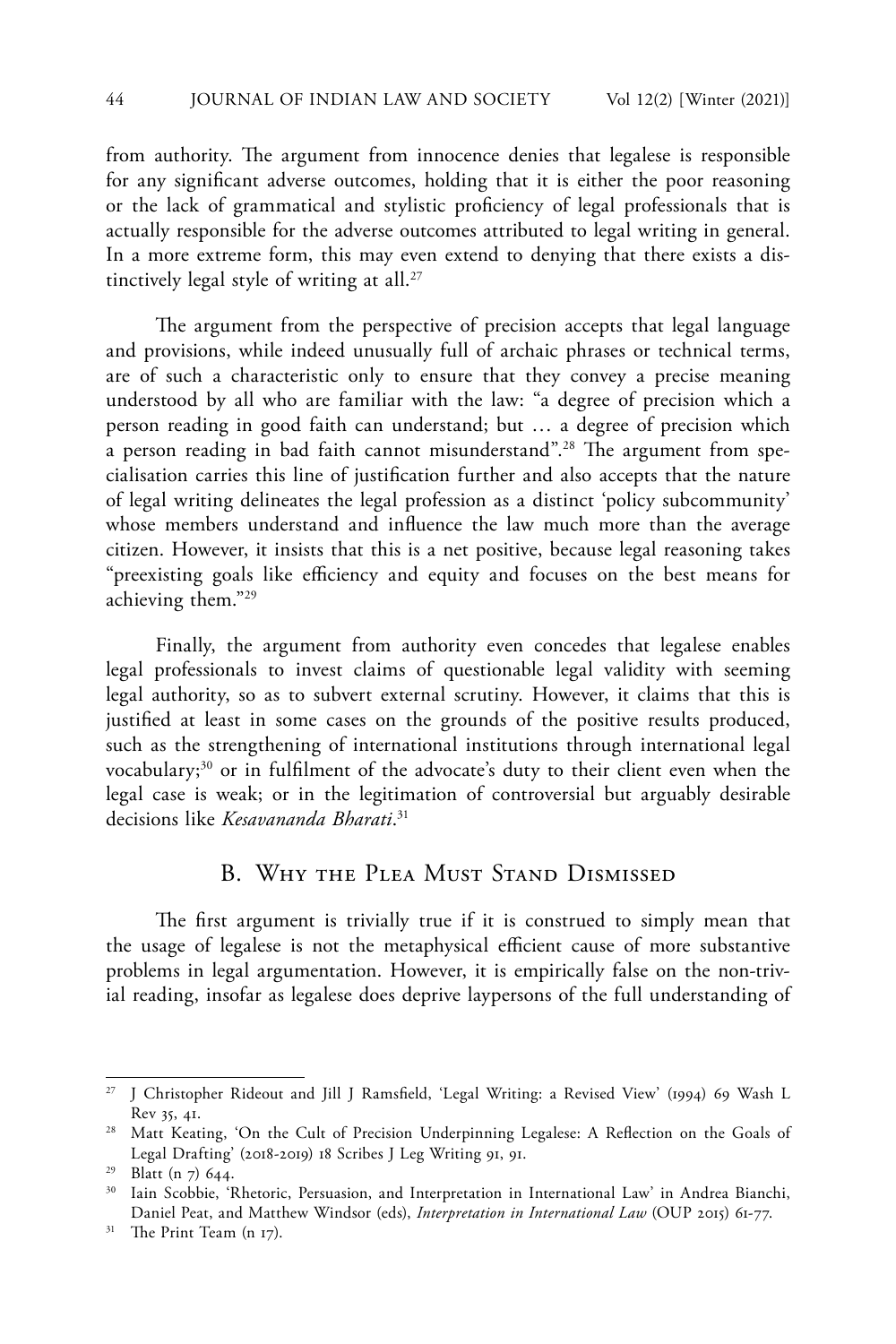judgments and other legal documents, including widely used consumer contracts, consent-to surgery forms, and statutes.<sup>32</sup>

The arguments from the perspective of precision and specialisation hold good, but within a limited scope. Specifically, they can justify only texts of private contract law, interpreted to a limited number of laypersons by specialists. However, they do not justify the usage of legalese either in public, tort, and criminal law, or arguably even in standard form contracts, where unaided laypersons are disabled from fully understanding and scrutinizing obligations that accrue to them.

This leaves the argument from authority, which justifies legalese *as* legalese, arguing for it despite or because of the loss of general public comprehension and scrutiny of the law. This could be interpreted as a general justification on account of its normative correctness, or one addressed to a definite group, on account of its impact upon that group. These two interpretations are each rebutted below.

If the argument for legalese from its enhancement of the legal profession's authority is the latter, we must interrogate to whom exactly such an argument could be addressed. By definition, it could not be addressed to the public at large, considering its iniquitous implications. However, empirical studies show that it could not be successfully justified to professionals either, who in fact tend to assess plain language legal documents, and the lawyers who write them more favourably.<sup>33</sup>

If, however, it is not addressed to any determinate group of persons, but is a more general normative justification for legalese, then it may be sufficient to point out the trade-offs, also previously mentioned in the context of verbose judgments. Namely, it requires undermining to a significant degree the principles of legal generality, publicity, and predictability of law's content and behaviour, which cumulatively form the bedrock of the rule of law.34 Such a trade-off presupposes a low degree of confidence in or respect for a given legal regime. It may be the case that the positive effect of the additional authority vested in some legal document by the "legal style" may outweigh the negative ones in some extraordinary circumstances, such as when it helps to support a judgment which is not otherwise uniquely determined on the basis of the legal reasons alone. However, because the rule of law demands that the law be generally clear and predictable on any given topic, the regular stylistic obfuscation that is characteristic of legalese as an institutional habit cannot be defended thus.

<sup>32</sup> Benson and Kessler (n 25) 302.

<sup>33</sup> ibid.

<sup>&</sup>lt;sup>34</sup> Lon Fuller, *The Morality of Law: Revised Edition* (Yale University Press 1965) 33-41.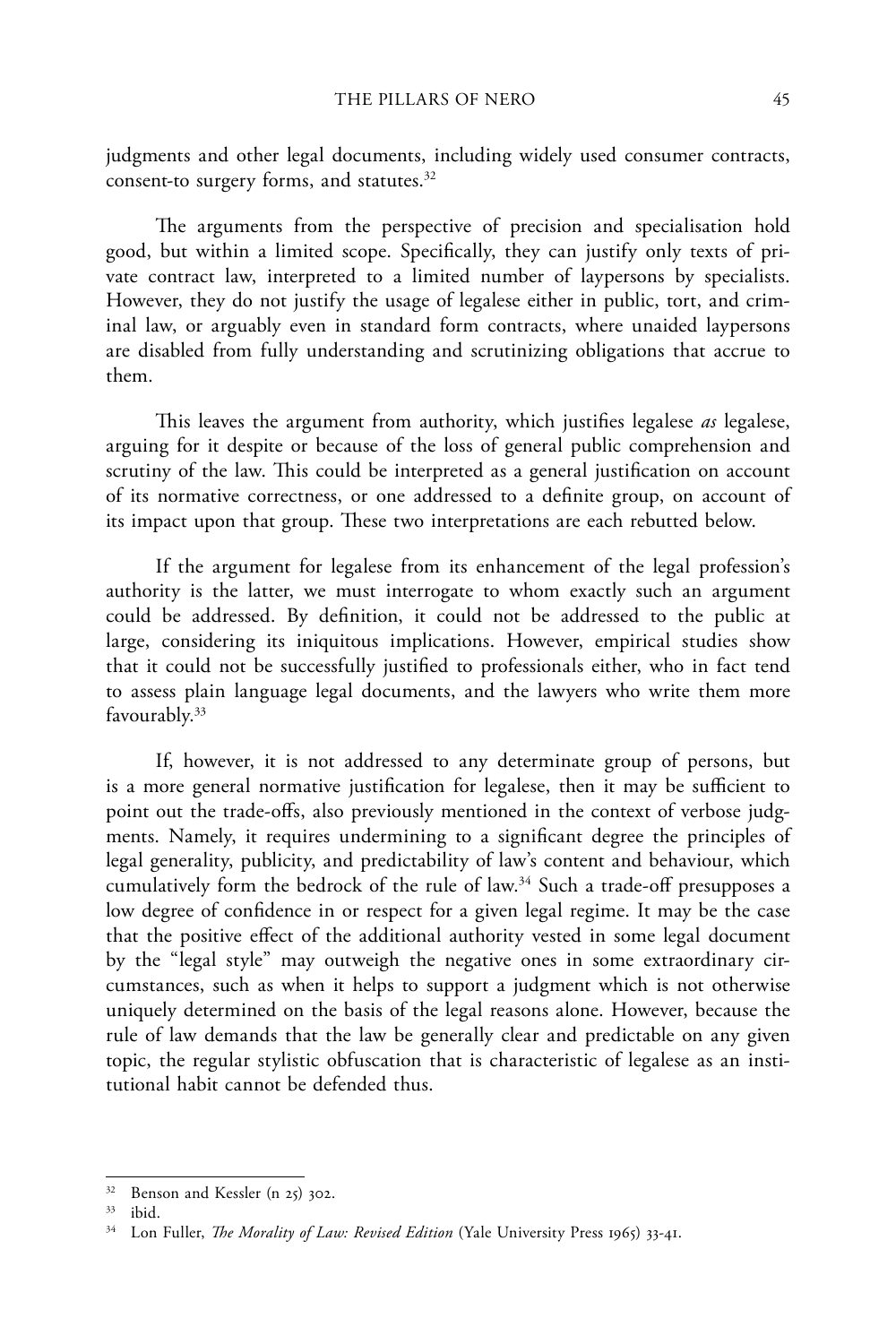The plea for legalese is also refuted by the negative impact of legal unawareness upon access to justice, facilitating which is the very purpose of the legal system. Firstly, at the collective level, it hampers the ability of the citizenry to exercise their democratic autonomy and bring the State to account for lapses in upholding its legal and ethical duties. Secondly, at the individual level, it may deprive individual persons of their ability to identify when they have been wronged and thus to seek redressal. The cumulative effect is to weaken the legal system in its actual functioning. Hence, there is a need to recognise the causes for the use of legalese and find possible ways out.

## **IV. The Causes of Legalese**

If it is accepted that the usage of legalese is not justified, and therefore that it ought to be reduced to the extent feasible, its appeal still remains to be explained. Explanation for human activities is admittedly often contentious. However, here we are concerned only with finding the social and other factors that encourage the usage of legalese, so that they may be effectively dealt with. Two broad lines of explanation have been offered: one that attributes ill intent to the legal profession taken institutionally, and one that does not.

## A. SOCIAL STATUS IN AND OF THE PROFESSION

A rather crude condemnation of the legal style projects the legal profession as a group of scheming persons who consciously and maliciously use their language as a smokescreen, a way of preserving the mystery of the profession, in order to justify high fees. This is the familiar charge "that through obfuscation and jargon, lawyers delude the public into believing that lawyers are wise, and therefore valuable economically".35 Needless to say, it is rather unlikely that most professionals think in this caricaturesque way.

A more viable critique explains legalese as an institutionally entrenched mechanism that, on a subconscious level, enables legal professionals to feel "in no way inferior" to other professionals.36 Legalese has been described by some as a means of making the profession special and distinctive, akin to the way customs and rituals function for communities.<sup>37</sup> However, not only status but also power flows from language as surely it does from might or money. The power

<sup>&</sup>lt;sup>35</sup> Michael Stephenson, 'Harry Potter Language: The Plain Language Movement and the Case against Abandoning Legalese' (2017) 68 N Ir Legal Q 85, 87.

<sup>36</sup> Robert W Benson, 'The End of Legalese: The Game is Over' (1984) 13 NYU Rev L & Soc Change 519, 570.

<sup>37</sup> Jyoti Sagar, 'Whereof They're Ipso Facto Words: India Needs to Simplify the "Language of the Law" ' (*The Economic Times*, 6 March 2018) <https://economictimes.indiatimes.com/blogs/ et-commentary/whereof-theyre-ipso-facto-words-india-need-to-simplify-the-language-of-the-law/> accessed 04 July 2021.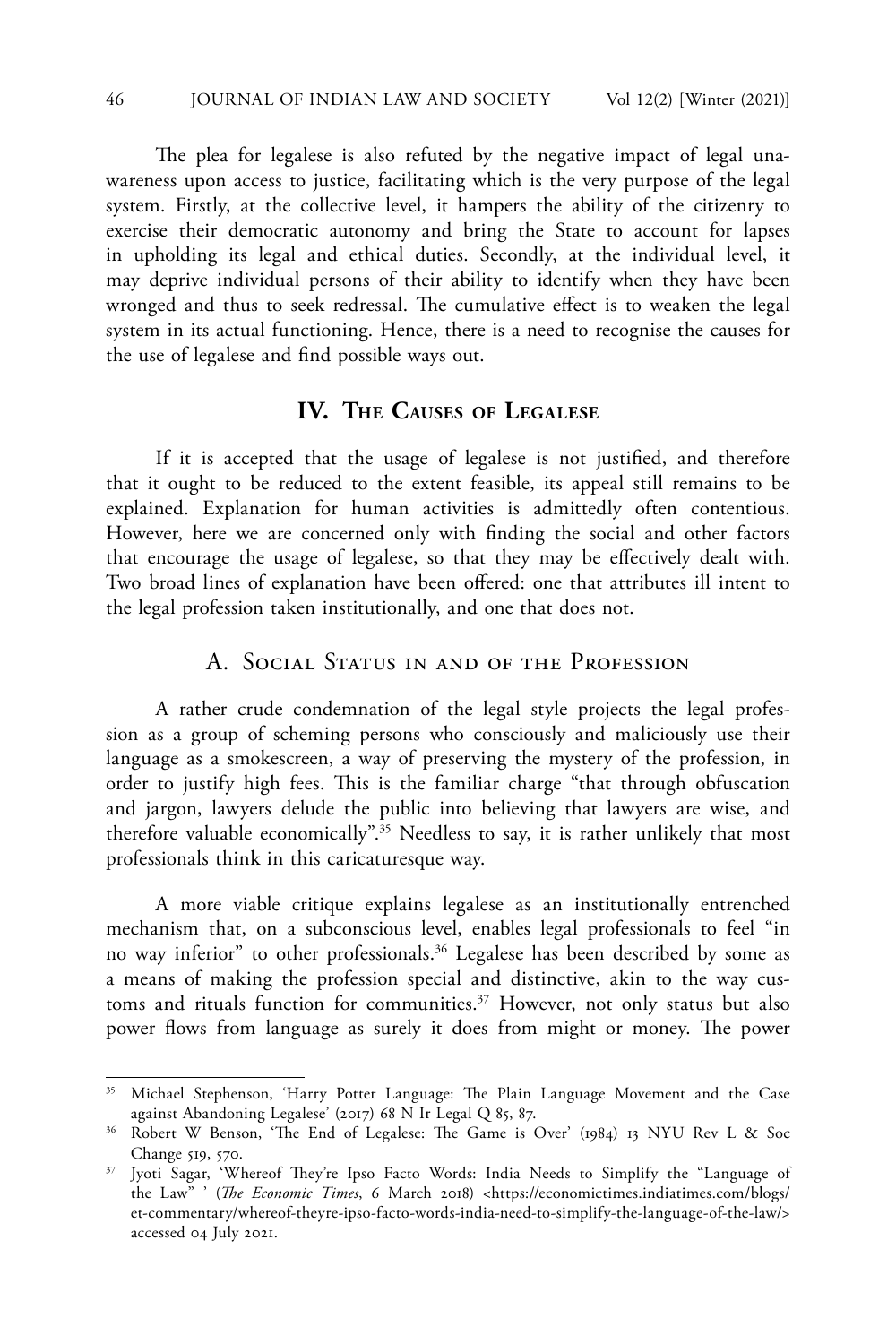of legal language is extraordinarily strong as it is backed by the legitimacy and sanctions of the state. The "frequently obscured persuasive, argumentative and coercive levels inherent in the writing of legal texts" also function to legitimise power through intimidation.<sup>38</sup> This takes on a greater urgency in the Indian context, where it frequently provides a garb of legality to strongmen and others with socioeconomic power. They are often able to manipulate and repress the common populace into obedience through the assistance of those well versed with the intricacies of the legal system and the law of the country.<sup>39</sup> The inability of the common populace to manoeuvre the legal system and seek remedies for wrongdoings further exacerbates the situation. It is thus suggested that the institutional preference for legalese, especially in the Indian context, arises in part from its role in placing the legal profession at the centre of an alternate network of authority, composed of powerful political and financial actors who can subvert the rule of law from within the legal structure.<sup>40</sup>

## B. Learning and Acculturation in the Law

The explanation for the prevalence of legalese depends either on legal professionals exhibiting a clearly malicious or at least selfish attitude, or on legalese being an institutional habit, fostered in individuals without any deliberate plan or purpose. Granting that the first possibility is realised in some cases, the latter case is likely much more common. However, the explanation in the latter case must work at a closer level to illuminate useful solutions. Specifically, it is important to pay close attention to the role played by the channels of acculturation in the legal profession.

Firstly, it has been observed that the lack of care by institutes of legal education to teach the art of legal writing leads to students adopting the most ostentatiously distinctive legal jargon in order to be perceived as experienced legal writers.<sup>41</sup> This ends up further increasing the density in legal prose that alienate ordinary readers, while at the same time decreasing the clarity, concision, and precision that characterises good legal writing. Secondly, Justice Scalia has contended that legal education often uncritically emphasises judgments in 'hard cases' where legal reasoning is at its most tenuous and rhetoric plays the greatest role.<sup>42</sup> This inadvertently teaches students that legal reasoning is about "playing king

<sup>&</sup>lt;sup>38</sup> Peter Goodrich, 'Rhetoric as Jurisprudence: An Introduction to the Politics of Legal Language' (1984) 4 Oxford J Legal Stud 88, 99; Benson (n 36) 571.

<sup>&</sup>lt;sup>39</sup> Thomas Blom Hansen, 'Sovereigns beyond the State: On Legality and Authority in Urban India' in Thomas Blom Hansen and Finn Stepputat (eds) *Sovereign Bodies: Citizens, Migrants, and States in the Postcolonial World* (Princeton University Press 2005) 169, 191; PSBT India, 'All Rise for Your Honour' (7 January 2015) <https://psbt.org/films/all-rise-for-your-honour/> accessed 25 September 2020.

<sup>40</sup> PSBT India (n 39).

<sup>41</sup> Rideout and Ramsfield (n 27).

<sup>42</sup> Scalia (n 1).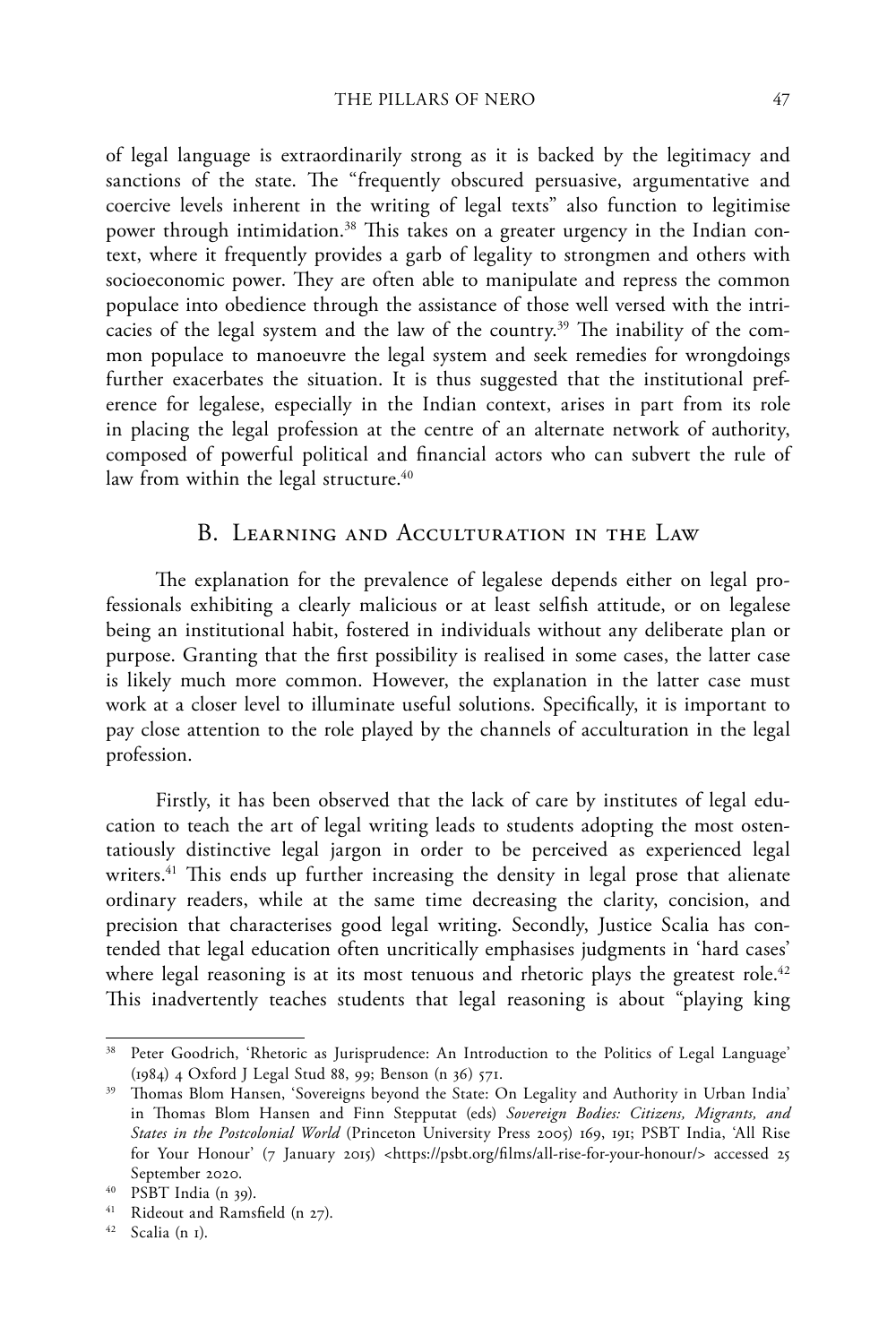— devising, out of the brilliance of one's own mind, those laws that ought to govern mankind" by using "fictions, subterfuges, and indirection".43

Thirdly, it has been pointed out that the general public often judges the quality of legal work by its verbosity, complexity, and other irrelevant traits.<sup>44</sup> It has also been observed that there is low public awareness of and tolerance for the ambiguities and normative dimensions inherent in the very nature of legal argumentation.45 This may lead to legal professionals having to necessarily resort to using legalese to vest their arguments with public legitimacy, while at the same time reducing public awareness and tolerance towards the legal regime.

Finally, others pin the persistence of legalese on mundane factors pertaining to the complexities of altering entrenched behaviours, such as inertia, perceived necessity, and insecurity.46 Inertia refers to the uncritical adoption of the established style usually employed by lawyers, which is often inculcated in law schools. Perceived necessity often motivates lawyers to resort to legalese out of a fear that departure from traditional language might lead to "defective drafting and the spectre of professional negligence".<sup>47</sup> Lastly, insecurity may play a part in the continuance of legalese as many consider it safer to stick to the older ideas.<sup>48</sup>

## **V. Proposals for Reform**

Supposing that the above explanations taken together are adequate for guiding at least basic reform so as to remove professionally entrenched barriers to legal awareness, we may group the strategies available into roughly two sorts: short term ameliorative strategies that may be adopted by dedicated individuals or groups within the profession, and structural reforms that require cooperative and even formalised action on the part of the profession and the public.

## A. Short-Term Amelioratives

A number of useful recommendations come from scholars attached to the 'Plain Language Movement', which has had some success in the United States. One may easily employ techniques such as avoiding complicated terms, Latin words, multi-word prepositions, and using active voice so as to rectify the worst

ibid.

<sup>43</sup> ibid.

<sup>44</sup> The Print Team (n 17).

<sup>45</sup> Brian Leiter, 'Constitutional Law, Moral Judgment, and the Supreme Court as Super-Legislature' (2015) 66 Hastings LJ 1601, 1615.

<sup>46</sup> Peter Butt, 'Legalese versus Plain Language' (2001) 35 Amicus Curiae 28, 29.

 $^{47}$  ibid 30.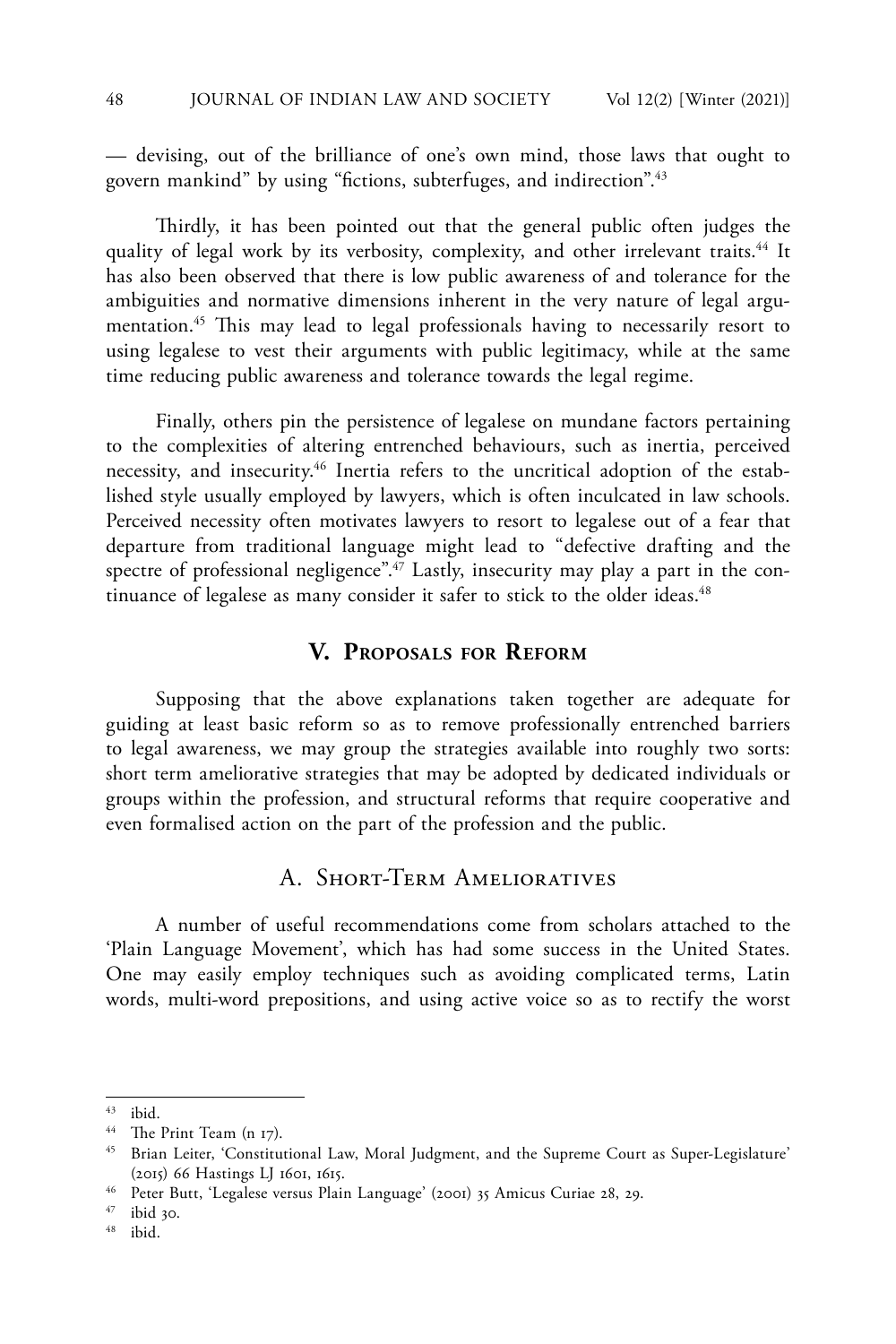aspects of legalese, $49$  without any sacrifice on accuracy, certainty, or precision. $50$ Almost all of the suggested rules and procedures for plain language legal writing are applicable to writing of any kind but it is instructive to see how often they are neglected in legal texts.51 Stock plain language tips such as writing shorter sentences, with fewer double negatives, passive constructions, nominalisations, and embedded clauses suffice at least to treat the most obvious symptoms of the problem.52

Individualised linguistic reform has its limitations as well as detractors. For instance, it has been argued that simplification of the language of an insurance policy or contract may sometimes have unexpected and undesirable effects.<sup>53</sup> In particular, Professor Uriel Proccacia has advised against linguist reform on the ground that linguistic obscurity may benefit disadvantaged litigants.<sup>54</sup> Often judges rule for individuals and against corporations on the basis of the *contra proferentem* rule, which provides for an ambiguous provision in a written document to be construed more strongly against the party which picked that language.<sup>55</sup> Thus the danger is that linguistic reform may lead to individuals being held more strictly to the contractual language.<sup>56</sup> However, such an analysis is not very relevant because it neglects to account for the many ways in which complexity of legal language discourages most lay readers from reading, understanding, and where necessary contesting contracts in the first place.

The more substantive critique of linguistic reform contends that legalese makes use of certain legal concepts whose own history of usage gives them their respective peculiar meanings, and which therefore cannot be translated into 'Plain Language'.<sup>57</sup> What this also misses is that not all the intricate historical details of a concept in any given legal text need to be translated into 'Plain Language' at all, but only such implications of the concept that the text is making use of. This may be accomplished in several ways, but effectively not by individuals or specific groups.

Furthermore, once linguistic reforms are introduced, its functioning would be enough to counter the perceived necessity of legalese for the integrity of the legal system and contractual obligations. This is because the supposed "lacunae"

<sup>49</sup> Christopher R Trudeau, 'The Public Speaks: An Empirical Study of Legal Communication' (2011) 14 Scribes J Leg Writing 121, 151.

<sup>50</sup> Lucinda Phillips and Christopher Balmford, 'Plain Language- It Just Plain Works' (1995) 12(3) The Compleat Lawyer 27, 27.

<sup>51</sup> Frank Winter, 'Legalese, Bafflegab and Plain Language Laws' (1980) 4 Can Cmty LJ 5, 10.

<sup>52</sup> Brady Coleman, 'Are Clarity and Precision Compatible aims in Legal Drafting' (1998) Singapore Journal of Legal Studies 376 (Dec), 380.

<sup>53</sup> Brenda Danet, *'*Language in the Legal Process' (1980) 14(3) L & Soc Rev 445, 490.

<sup>54</sup> ibid.

 $55$  Winter (n  $51$ ) 7.

<sup>56</sup> Danet (n 53).

<sup>57</sup> ibid.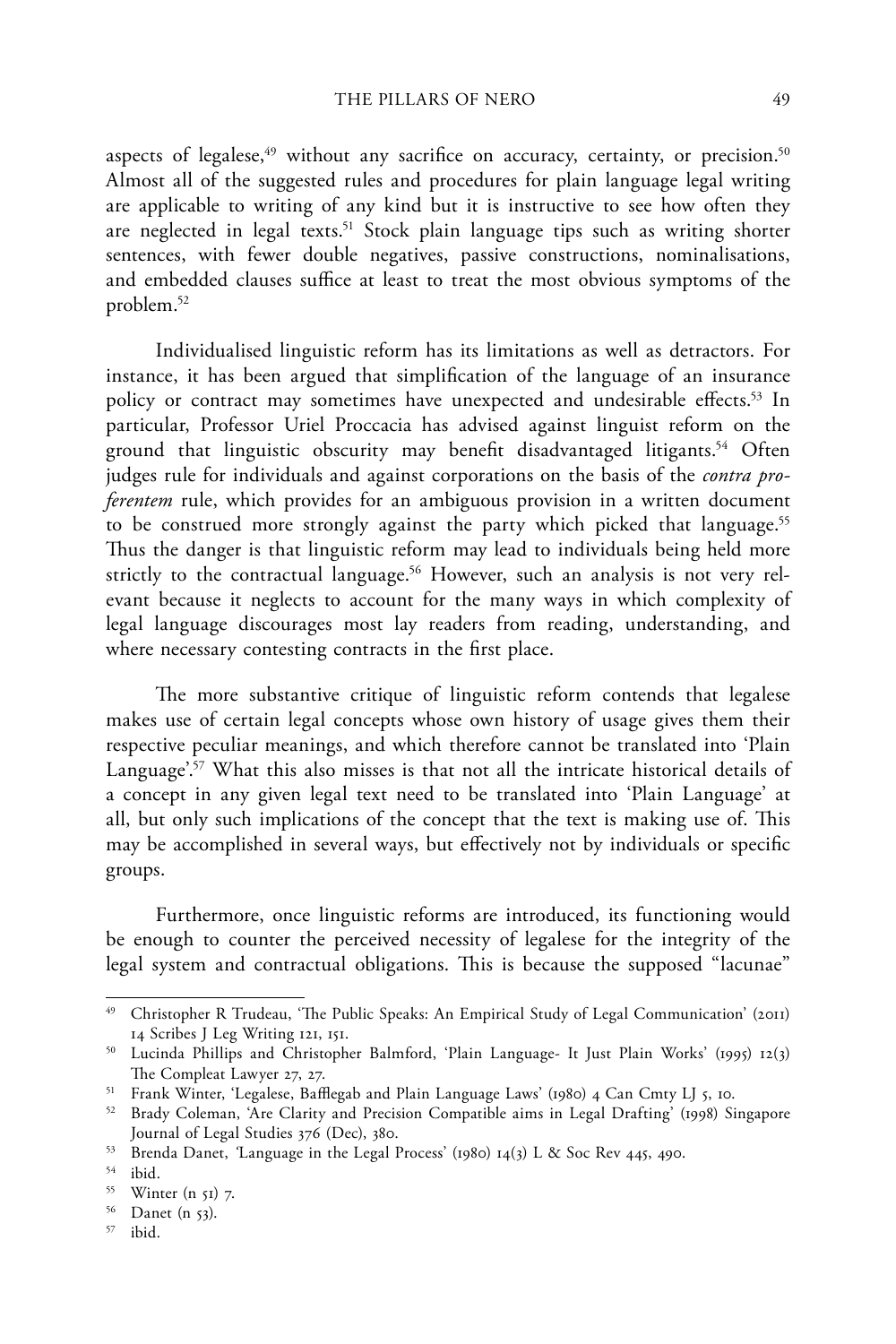that might be created due to the simplification of laws and contracts can be easily filled by the interpretation of judges who look at the parties' objective intentions or "the meaning which the document would convey to a reasonable person" in cases of contracts and the drafter's intention in cases of legislations.<sup>58</sup> However, factors such as insecurity and inertia that contribute to the perpetuation of legalese can only be tackled with structural changes.

## B. POSSIBILITIES FOR STRUCTURAL CHANGE

It has been argued at length that legal language is no longer a contingent characteristic of an essentially distinct legal practice, but exists in a mutually constitutive relationship with the legal profession.<sup>59</sup> Given this, it is reasonable to expect that the most enduring reforms would require concerted institutional action to execute. At the simplest level, some real change may result from efforts such as teaching clear and precise writing in institutes of legal education. As noted above, legal language is not necessarily characterised only by its unappealing aspects, but may, if taught and deployed well, serve as a model for aesthetic and functional finesse in writing.<sup>60</sup> Certain measures like introduction of exercises involving the simplification of legal provisions and judgments can be useful in this regard. $61$ 

Secondly, initiatives for improvement in legal writing ought not and cannot be confined to academia, but must be adopted at the beginning of the legal pipeline. An excellent path for ensuring this may be through the 'Drafting of Law in Plain Language Bill', introduced in Parliament in 2018, which mandates that "all Government Bills and Acts be drafted using plain, clear and concise language to maximise readability, eliminate ambiguity and ensure compliance through easy interpretation."62 Much guidance on how to accomplish this is provided within the Bill, while more may be taken from the advice of experts from the Plain Language Movement.

Thirdly, it must be acknowledged that a significant part of the law is developed not in the statute itself but in subsequent judgments. Therefore, it is necessary for any successful reform that judges, especially in courts of record, use plain language in their opinions wherever possible. This must involve not only clear writing, in ways specified above, but also reducing verbosity and proliferation of

<sup>58</sup> Keating (n 28) 95; See also *Investors Compensation Scheme Ltd. v West Bromwich Building Society* (1998) 1 WLR 896 at 912 (Lord Hoffman) (UK); *Amalgamated Society of Engeneers v Adelaide Steamship Co Ltd* (1920) 28 CLR 129, 161- 162 (Austl).

<sup>59</sup> See Morss (n 7).

<sup>60</sup> Rideout and Ramsfield (n 27) 64.

<sup>61</sup> Sarada Mahesh, 'Lose the Legalese: The Plain Language Movement in India' (LiveLaw, 14 September 2020) <http://www.livelaw.in.nludelhi.remotexs.in/columns/lose-the-legalese-the-plainlanguage-movement-in-india-162892>accessed on 4 July 2021.

<sup>62</sup> The Drafting of Law in Plain Language Lok Sabha Bill (2018-19) [236].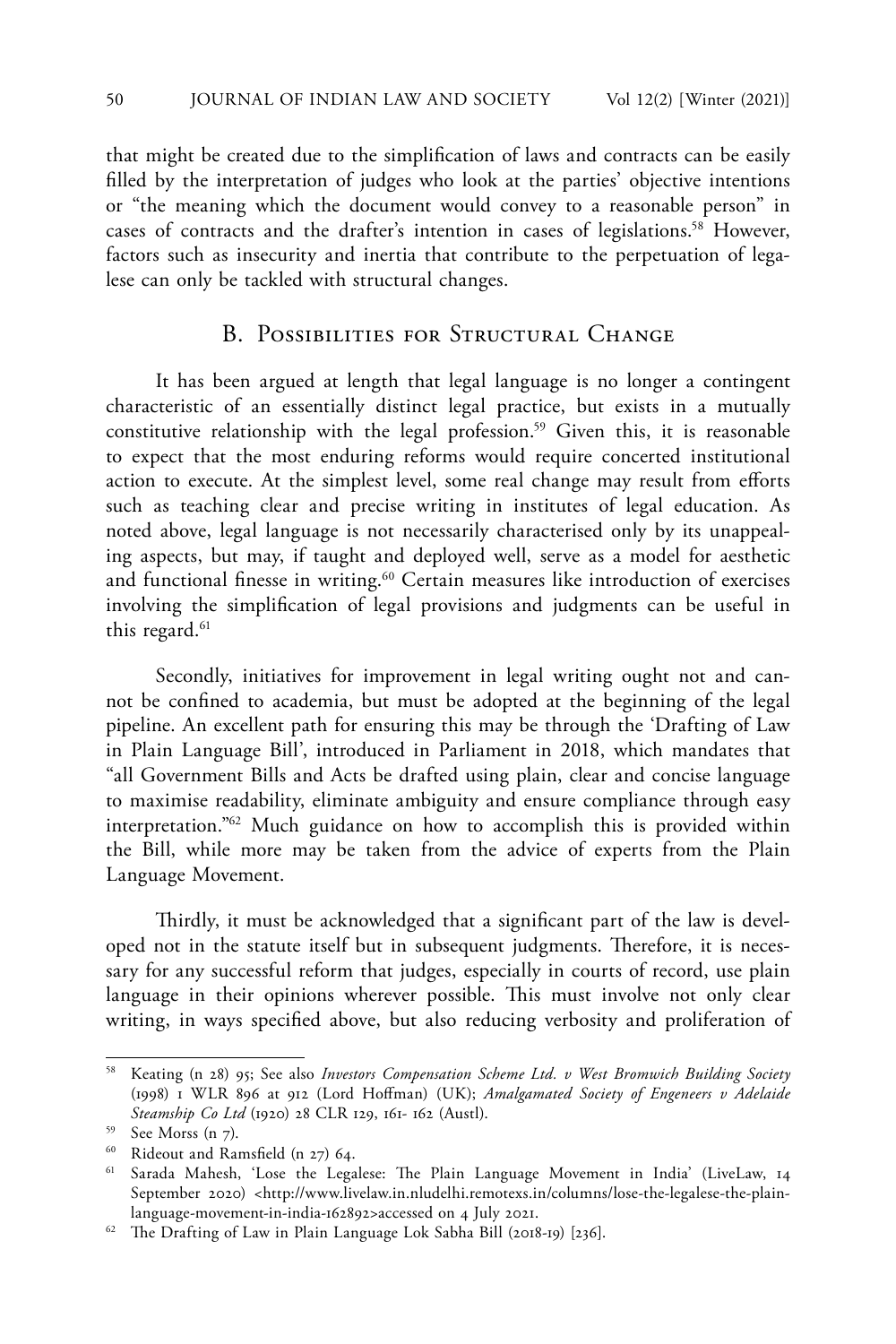wholly concurring opinions. It would also be advisable to add a headnote summarising the facts, judicial reasoning, and decision in at least judgments dealing with issues of public and criminal law. Finally, judgments must be translated as quickly as possible into regional languages, a process that has already begun.<sup>63</sup>

Fourthly, laypersons are regularly rendered vulnerable due to the complexity of legal language in their capacity as consumers of products and services offered by legally well-advised corporations. Hence, it has been suggested that "a plain language law based on subjective standards and limited to injunctive relief for enforcement" could be universally acceptable. This would provide corporations and other commercial entities with the opportunity to come up with their own ways of simplifying their transactions to make it more accessible for consumers while providing sufficient protection to corporations from a deluge of lawsuits demanding exorbitant damages for breach.<sup>64</sup> While being a relatively mild measure, it might be more feasible than other extreme proposals because language usage takes time to change and cannot be achieved immediately.<sup>65</sup>

Finally, any successful programme for reform aimed at increasing legal comprehension must help individuals through their perhaps most frequent and intimidating encounter with the law, that is, dealing with governmental bodies. Particularly instructive in this regard is the success of the Plain Writing Act, 2010 in the United States.<sup>66</sup> Passed as a result of several years of activism, this Act requires all federal agencies to adhere to specified Plain Language Guidelines in their public documents and websites; train their staff in using plain language; and designate a senior official to oversee the implementation of this process.<sup>67</sup> Agencies are also required to prepare and publish annual reports detailing measures undertaken to comply with the Act. This Act may serve as a model for Central and State legislation in India, in order to demystify legal processes whose complexity all too often discourages necessary civic engagement.

In attempting any solution to the problem of legalese in India, it is essential to pay attention to the circumstances specific to the country, especially the high levels of linguistic diversity and inequality of educational attainment. Thus, while the lessons from plain language movements elsewhere are relevant in India, the specific suggestions may often need to be modified or added to. It is of particular importance to ensure that legal documents are regularly translated to as many regional languages as feasible; that the translations of legal documents to

<sup>63</sup> Bar and Bench, 'Supreme Court Judgments to be Made Available in Regional Languages' (Bar and Bench, July 3 2019) <https://www.barandbench.com/news/supreme-court-judgments-regional-languages> accessed 22 September 2020.

<sup>64</sup> Wetter, 'Plain Language in Pennsylvania: Fading Issue or Development on the Horizon?' (1985) 89 Dick L Rev 441, 471.

<sup>65</sup> ibid.

 $^{66}$  Plain Writing Act, 2010 (United States).

ibid.